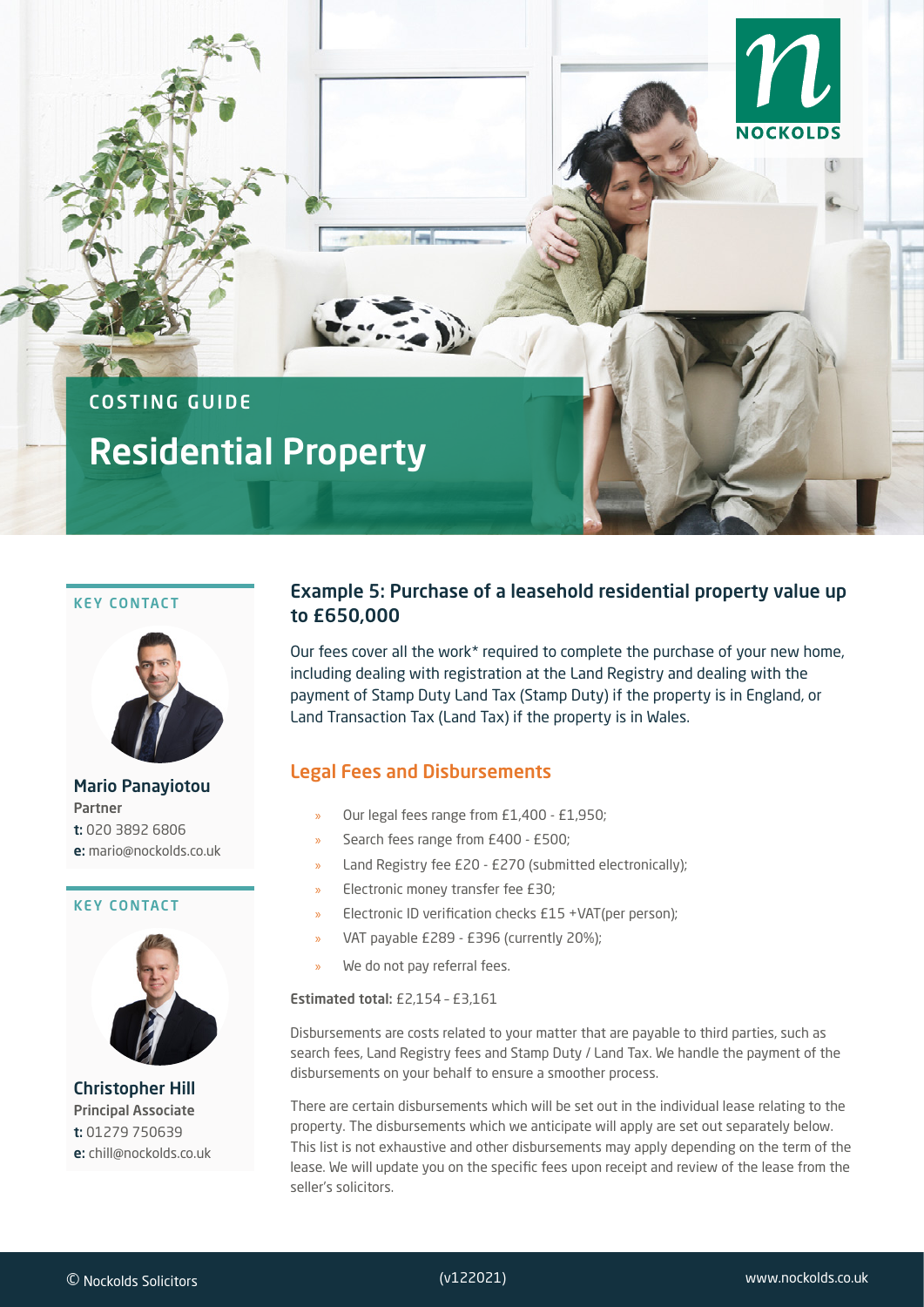## Other Leasehold Disbursements \*

- » Notice of Transfer fee This fee if chargeable is usually set out in the lease. Often the fee is between £50 - £125 per notice;
- » Notice of Charge fee (if the property is to be mortgaged) This fee is usually set out in the lease. Often the fee is between £50 - £125;
- » Deed of Covenant fee This fee is provided by the management agents acting for the landlord and / or the management company for the property and can be difficult to estimate. Often it is between £100 - £175;
- » Certificate of Compliance fee To be confirmed upon receipt of the lease and the leasehold sale pack from the management agents acting for the landlord and / or the management company and can range between £100 – £175.

You should also be aware that ground rent and service charges are likely to apply throughout your ownership of the property. We will confirm the ground rent and the anticipated service charge as soon as this we receive this information.

\* These fees vary from property to property and can on occasion be significantly more than the ranges given above. We can give you an accurate figure once we have sight of your specific documents. Please call us for further information.

# Stamp Duty or Land Tax

If the property is located in England or Northern Ireland then Stamp Duty Land Tax (SDLT) may be payable to HM Revenue & Customs (HMRC) following your purchase. The amount is based on how much you paid for the property and when you bought it. Different rates apply according to the type of property and the type of purchaser. You can read more about SDLT [here.](https://www.gov.uk/stamp-duty-land-tax) You can calculate how much SDLT will be payable by you using the [HMRC's SDLT calculator](https://www.tax.service.gov.uk/calculate-stamp-duty-land-tax/%23/intro).

If the property is located in Wales then a Land Tax Transaction Tax (LTT) may be payable to the Welsh Revenue Authority (WRA) following your purchase. The amount is based on how much you paid for the property and when you bought it. Different rates apply according to the type of property and the type of purchaser. You can read more about LTT [here.](https://gov.wales/land-transaction-tax-guide) You can calculate how much LTT will be payable by you using the [WRA's LTT calculator](https://gov.wales/land-transaction-tax-calculator).

# Stages of the Process

The precise stages involved in the purchase of a residential leasehold property vary according to the circumstances. However, some key stages include:

- Taking your instructions and giving you initial advice;
- » Checking finances are in place to fund your purchase and contacting the lender's solicitors if needed;
- » Receiving and advising you on contract documents;
- » Carrying out searches against the property;
- » Obtaining further planning documentation if required;
- » Making any necessary enquiries of the seller's solicitor;
- Giving you advice on all documents and information received;
- » Going through conditions of mortgage offer (where applicable);
- Sending the final contract to you for signature;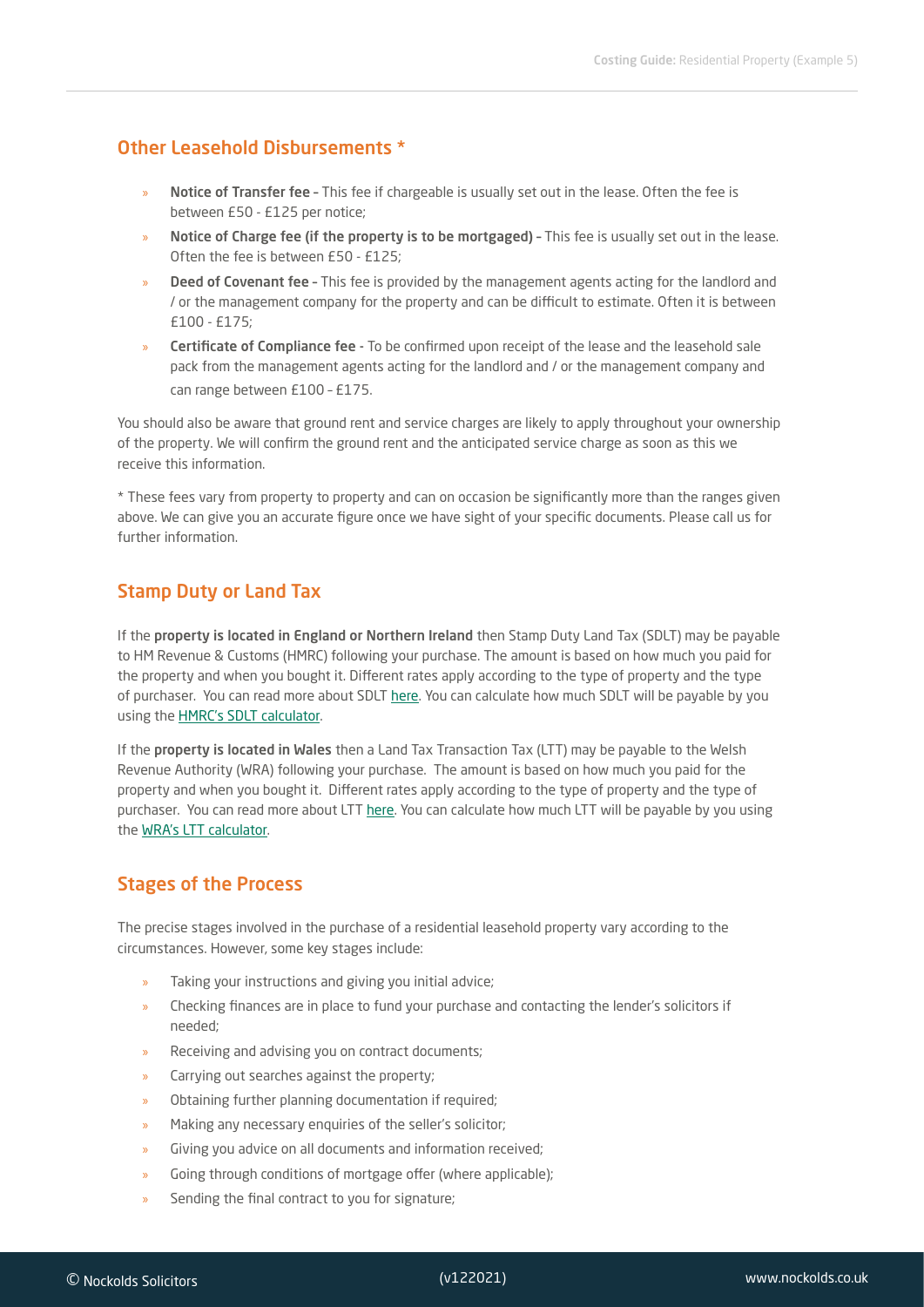- » Drafting the transfer;
- » Advising you on joint ownership;
- » Obtaining pre-completion searches;
- » Agreeing a completion date (date from which you will own the property);
- » Exchanging contracts and notifying you that this has happened;
- » Arranging for all monies needed to be received from the lender and you;
- » Completing the purchase;
- » Dealing with payment of Stamp Duty / Land Tax;
- » Dealing with the application for registration of the property into your name with the Land Registry.

## How Long Will My Leasehold Property Purchase Take?

How long it will take from your offer being accepted until you can move in to your house will depend on a number of factors. The average process takes between twelve to fifteen weeks from receipt of contract papers.

It can be quicker or slower, depending on the parties in the chain (particularly if there are a mixture of freehold and leasehold properties, mortgages and surveys). For example, if you are a first time buyer, purchasing a new build leasehold property with a mortgage in principle, it could take even longer. However, if you are buying a leasehold property that requires an extension of the lease, this can take significantly longer, between six and twelve months. In such a situation, additional charges would apply.

Please be aware that external factors such as Christmas and bank holidays, government pandemic restrictions and stamp duty holidays are known to slow things down but are beyond our control.

### Our Estimated Fee Assumes That:

- » This is a standard transaction and that no unforeseen matters arise including, for example (but not limited to) a defect in title which requires remedying prior to completion or the preparation of additional documents ancillary to the main transaction;
- $\overline{P}$  This is the transfer of an existing lease and is not the grant of a new lease;
- » The transaction is concluded in a timely manner and no unforeseen complications arise;
- » All parties to the transaction are co-operative and there is no unreasonable delay from third parties providing documentation;
- » No indemnity policies are required. Additional disbursements may apply if indemnity policies are required.

Below is a list of things that may increase the estimated cost and the length of time taken to complete your transaction:

- » Value of the property;
- » First time buyer;
- » Re-mortgage;
- » Freehold or leasehold;
- New build:
- » First registration of title;
- » Whether there is a mortgage or not, or Islamic mortgage;
- In purchase cases, whether primary residence, buy to let or second / holiday home;